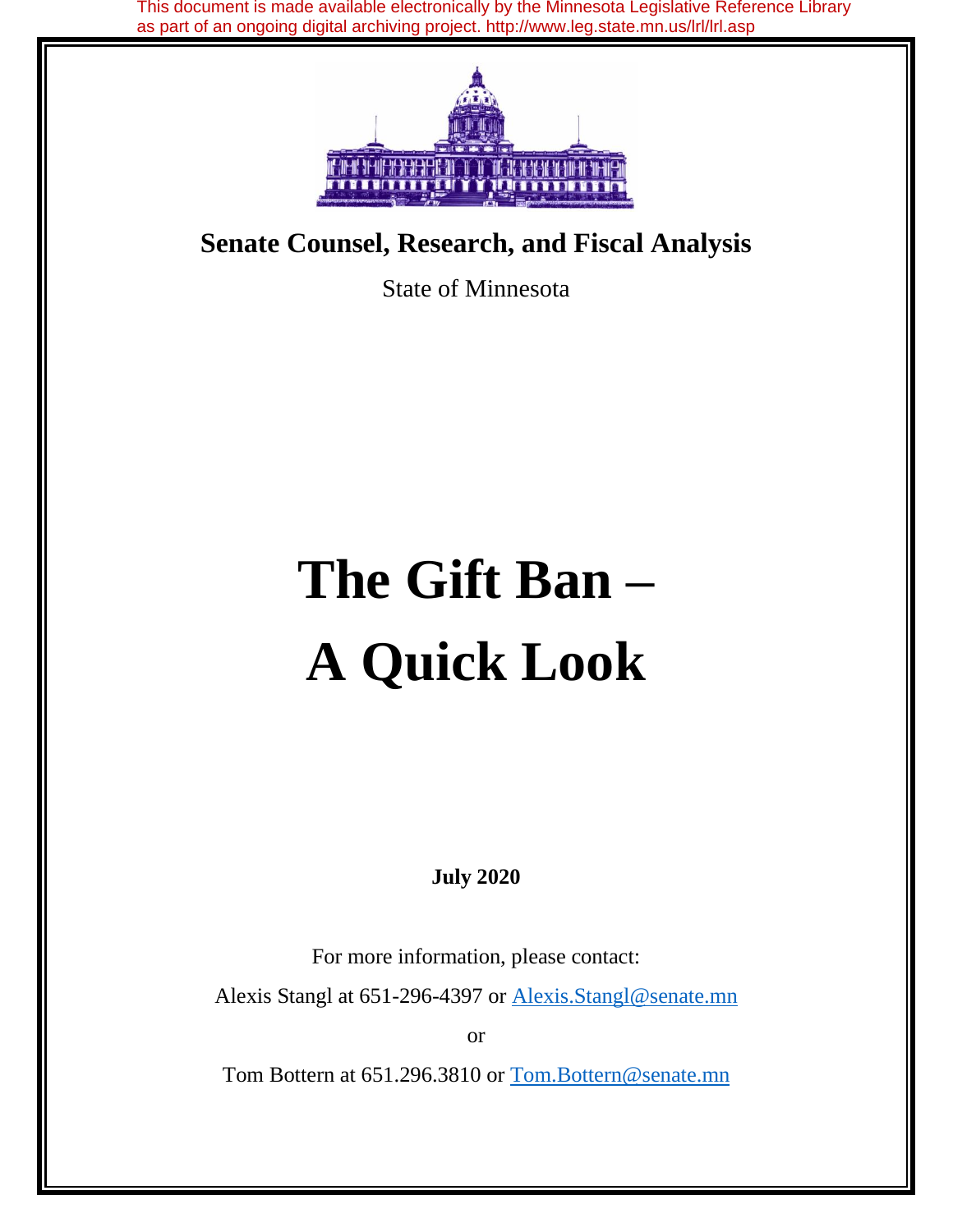# **Introduction**

The premise of the gift ban is simple: a lobbyist or principal (e.g. an entity that employs a lobbyist or engages in lobbying) may not give a gift to an official or request another person to give a gift on their behalf; an official may not accept a gift from a lobbyist or principal. Minnesota Statutes [§10A.071.](https://www.revisor.mn.gov/statutes/?id=10A.071) This memo provides a brief overview of the gift ban and includes a flow chart designed to help determine whether a gift is prohibited by the gift ban.

# **Who is subject to the gift ban?**

The gift ban in Minnesota Statutes [§10A.071](https://www.revisor.mn.gov/statutes/?id=10A.071) applies to "officials." This includes public officials, employees of the legislature, and local officials of a metropolitan governmental unit. There are many types of public officials who are subject to the gift ban, including members of the legislature, constitutional officers in the executive branch, and state agency or department commissioners. For a complete listing of public officials, refer to Minnesota Statutes [§10A.01,](https://www.revisor.mn.gov/statutes/?id=10A.01) subd. 35.

#### **Who is a lobbyist or principal?**

A lobbyist is a person who is either compensated more than \$3000 in a year or spends more than \$250 in a year and the compensation or expenditure is "for the purpose of attempting to influence legislative or administrative action, or the official action of a metropolitan governmental unit, by communicating or urging others to communicate with public or local officials." Minnesota Statutes [§10A.01,](https://www.revisor.mn.gov/statutes/?id=10A.01) subd. 21.

A principal is a person or association that either: 1) spends more than \$500 in a year to engage a lobbyist, compensate a lobbyist, or authorize the expenditure of money by a lobbyist or 2) spends at least \$50,000 in a year on efforts to influence legislative action, administrative action, or the official action of metropolitan governmental units. Minnesota Statutes [§10A.01,](https://www.revisor.mn.gov/statutes/?id=10A.01) subd. 33.

Lobbyists must register with the Minnesota Campaign Finance and Public Disclosure Board. Lobbyists and principals must submit reports to the Board. The Board maintains lists of lobbyists and associations. The lists are available on the Board's website: [http://www.cfboard.state.mn.us/lob\\_lists.html.](http://www.cfboard.state.mn.us/lob_lists.html)

# **What is a gift?**

A gift is defined as "money, real or personal property, a service, a loan, a forbearance or forgiveness of indebtedness, or a promise of future employment, that is given and received without the giver receiving consideration of equal or greater value in return." The following items or services are also defined as a gift: meals; entertainment; loans of personal property for less than payment of fair market value; preferential treatment for purchases; honoraria; and payment of loans or other obligations. Minnesota Statutes [§10A.071,](https://www.revisor.mn.gov/statutes/?id=10A.071) subd. 1; Minnesota Rules part [4512.0100,](https://www.revisor.mn.gov/rules/?id=4512.0100) subd. 3.

A gift given to an official by an individual who is not a lobbyist or principal is still subject to the gift ban if the gift was given on behalf of or at the request of a lobbyist or principal. Similarly, a gift given to an individual who is not an official by a lobbyist or principal is still subject to the gift ban if it is intended or implied that the recipient will give the gift to an official.

#### **Are there exceptions to the gift ban?**

Yes, there are exceptions to the gift ban. If an exception applies, then a gift may be accepted. Minnesota Statutes [§10A.071,](https://www.revisor.mn.gov/statutes/?id=10A.071) subd. 3. The exceptions are:

(1) a political contribution as defined in section 10A.01, subdivision 11;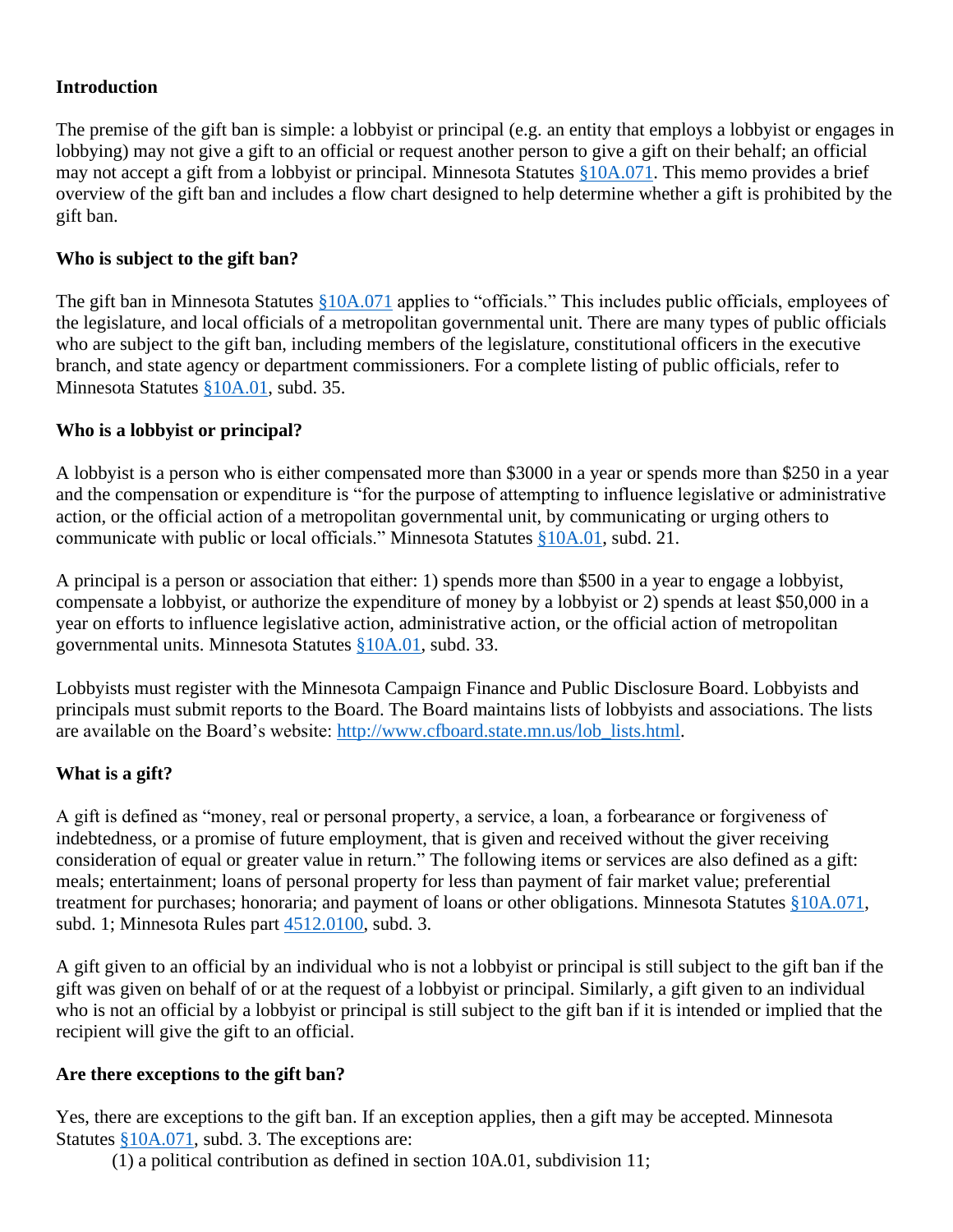(2) services to assist an official in the performance of official duties, including but not limited to providing advice, consultation, information, and communication in connection with legislation, and services to constituents;

- (3) services of insignificant monetary value;
- (4) a plaque with a resale value of \$5 or less;
- (5) a trinket or memento costing \$5 or less;
- (6) informational material with a resale value of \$5 or less; or
- (7) food or a beverage given at a reception, meal, or meeting if:

(i) the reception, meal, or meeting is held away from the recipient's place of work by an organization before whom the recipient appears to make a speech or answer questions as part of a program; or

(ii) the recipient is a member or employee of the legislature and an invitation to attend the reception, meal, or meeting was provided to all members of the legislature at least five days prior to the date of the event.

There are also two situations where the gift ban is not applicable. First, the gift ban is not applicable if: 1) the gift is given because of the recipient's membership in a group; 2) a majority of the members of the group are not officials; and 3) an equivalent gift is given to the other members of the group. Second, the gift ban is not applicable if the gift is given by a lobbyist or principal who is a member of the family of the recipient, unless the gift is given on behalf of someone who is not a member of that family.

# **What should an official do if he or she is uncertain about accepting a gift from someone?**

There are many places to look for assistance. The flow chart on the following page will help you consider the issue. There are also several sources you may contact to discuss gift ban issues. Tom Bottern and Alexis Stangl in Senate Counsel, Research, and Fiscal Analysis are available to assist Senators and Senate employees in discussing gift ban issues. Supervisors, managers, or caucus leaders are also valuable resources when considering these issues. You may also contact the Campaign Finance and Public Disclosure Board at (651) 539-1180 or toll free (800) 657-3889 or [cf.board@state.mn.us.](mailto:cf.board@state.mn.us) The Board also has advisory opinions on gift ban scenarios that may provide guidance. Advisory opinions are available online: [https://reports.cfb.mn.gov/citizen-resources/the-board/board-decisions/advisory-opinions/.](https://reports.cfb.mn.gov/citizen-resources/the-board/board-decisions/advisory-opinions/) You may search for opinions relating to the gift ban by selecting "Gift Ban" from the "Program" drop down menu.

Always keep in mind that while accepting a gift in some circumstances may be perfectly legal, there may be a public perception that the acceptance of the particular gift is inappropriate. In situations where acceptance of a gift is not prohibited by law, the decision to accept the gift is personal to you. Ultimately, the decision will be based on your personal perception of the situation. It may be helpful to consult the resources listed above to assist you in talking about possible perceptions and concerns.

# **Where can I learn more about the gift ban?**

For more detailed information on the gift ban, refer to the memo titled "Gifts to Public Officials," available on the Senate Website: [http://www.senate.mn/departments/scr/treatise/index.php#header.](http://www.senate.mn/departments/scr/treatise/index.php#header) The Campaign Finance and Public Disclosure Board's "Gift Ban Primer" is available online: [https://cfb.mn.gov/pdf/quicklinks/gift\\_ban\\_primer.pdf?t=1593539436.](https://cfb.mn.gov/pdf/quicklinks/gift_ban_primer.pdf?t=1593539436)